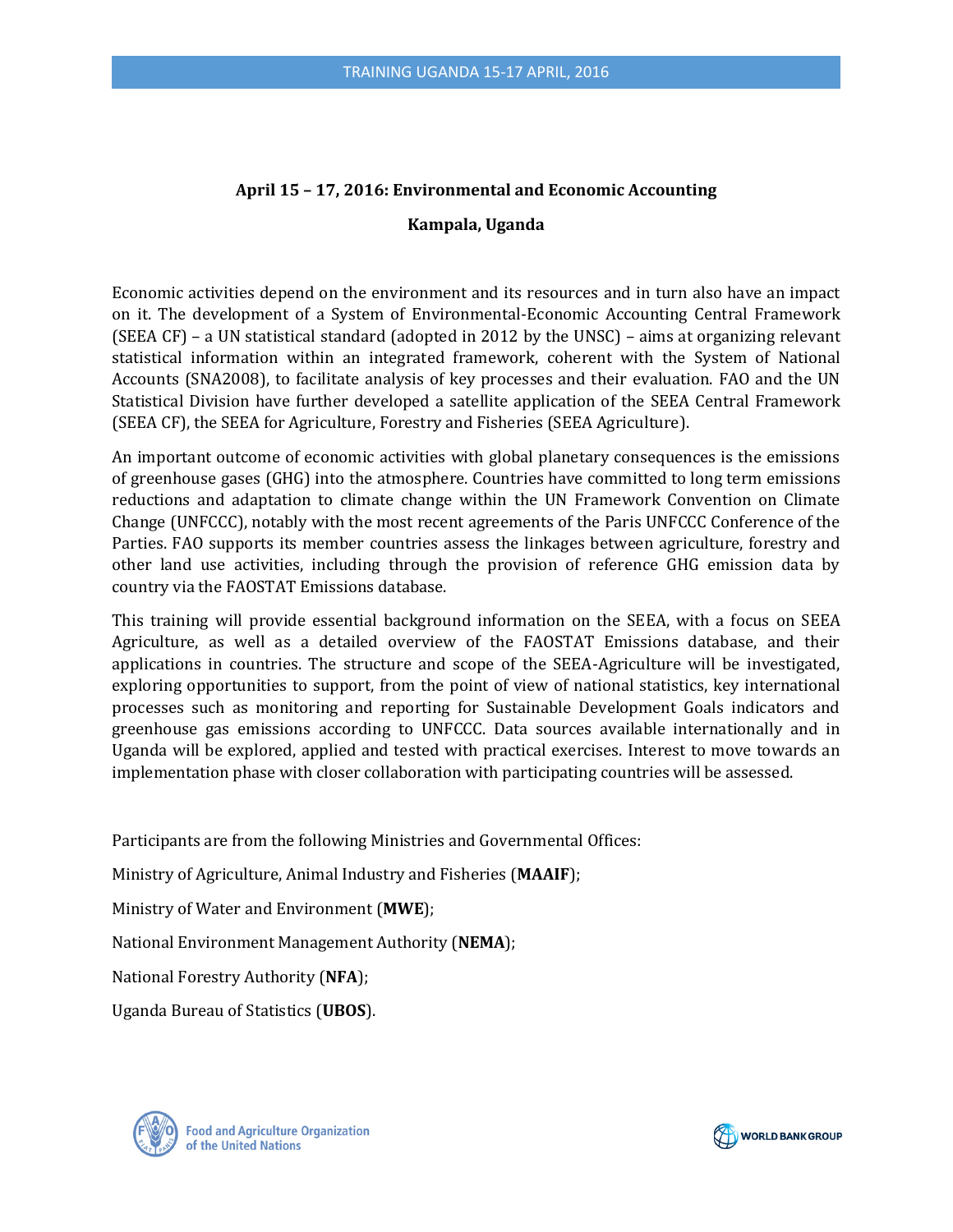# **April 15 – 17, 2016: Environmental and Economic Accounting, Uganda**

# **1st Day – April 15: Institutional Processes for National Statistical Systems**

The general objective of the first day is to present main concepts of the Environmental-Economic Accounting, highlighting their linkages with the main international statistical processes and their implications at country level, such as the UNFCCC communication mechanisms and the emerging Sustainable Development Goals (SDGs) indicator processes. We will highlight current activities of FAO in support of national statistical processes and future synergies towards the development of a common statistical framework.

#### **9:00 – 9:30 Opening session** – **Welcome**

General objectives of the training and expected results for each training day; Introduction of trainers and of participants and their expectations from the training;

**9:30 – 10:30 Main international statistical processes** and related activities within countries and on the role of FAO. This includes 30 minutes for discussion with participants on specific institutional arrangements in Uganda. Presentation: **Institutional\_Processes.pdf**

Morning **10:30 – 11: 00 SDGs process, targets, indicators** (Part 1) Presentation: **SDGs.pdf**

*Coffee break 11:00 – 11:30*

**11:30 – 12:00 SDGs process, targets, indicators** (Part 2 and discussion) Presentation: **SDGs.pdf**

**12:00 – 13:00 System of Environmental and Economic accounting**. (Part 1 ) Presentation: **SEEA.pdf**

#### *13:00 – 14:30 Lunch break*

**14:30 – 15:30 System of Environmental and Economic accounting**. (Part 2 and discussion) Presentation: **SEEA.pdf**

*Coffee break 15:30 – 16:00*

Afternoon **16:00 – 16:30 UNFCCC and National GHG Inventories –** Relevant reporting mechanisms, tiered approach, statistical processes and related FAO support Presentation: **UNFCCC\_Stats.pdf**

> **16:30 – 17:00 Statistical processes in FAO** for data collection, dissemination and capacity development Presentation: **FAO\_STATS.pdf**

**17:00 – 17:30 Wrap-up of the day, discussion, pending questions** 



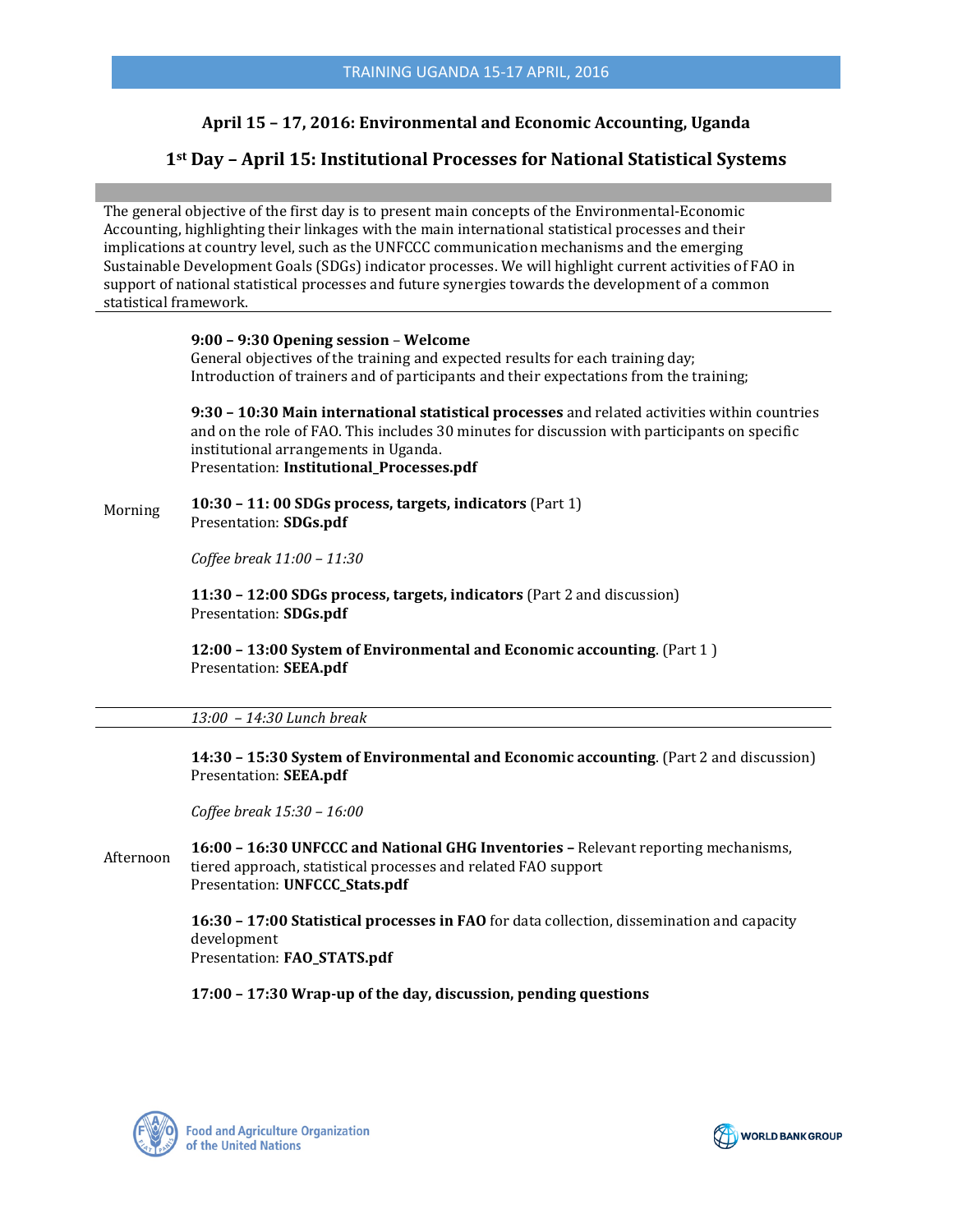# **2nd Day – April 16: SEEA agriculture: theory and applications**

Purpose of the second day is to present the SEEA Agriculture as an application of the SEEA CF to Agriculture, Forestry and Fishery activities. Both theoretical presentations and practical exercises based on the use of FAO data platforms and national datasets will be made. Participants will be actively involved in the practical exercises and engaged in discussion on availability of country specific data, definitions and classifications in use. Linkages with international, national statistical, as well as policy making processes of the SEEA Agriculture will be explored with participants. Participants are invited to propose ahead of the training topics and issues to be further explored in the practical demonstrations, including bringing or pointing to specific country datasets.

> **9:00 – 11:00 SEEA Agriculture:** Development process, architecture and structure of the SEEA Agriculture; specific accounting rules and data domains; accounting tables and approach to implementation. Presentation: **SEEA-Agriculture\_Uganda\_Theory\_DAY2.pdf**

Morning *Coffee break 11:00 – 11:30*

> **11:30 – 13:00 SEEA Agriculture Accounting tools:** Reference Combined Presentation: description and Example. In particular description of variables that will be used in the exercise. Detailed examples of Combined presentation economic and environmental variables compilation. Analytical uses and possible extensions.

Presentation: **SEEA-Agriculture\_Uganda\_Exercises\_DAY2.pdf**

*13:00 – 14:30 Lunch break*

Afternoon **14:30 – 16:00 SEEA Agriculture Accounting tools:** Physical Supply and Use table: Definition and example; Asset Account tables: definition and Example. In particular description of variables that will be used in the exercise. Tiered approach for SEEA Agriculture; Detailed examples of compiled accounting tables and exercises. Analytical uses and possible extensions.

Presentation: **SEEA-Agriculture\_Uganda\_Exercises\_day2.pdf**

*Coffee break 16:00 – 16:30*

16:30 – 17:00 **Wrap-up of the day, pending questions and the possible way forward, role of FAO.** 



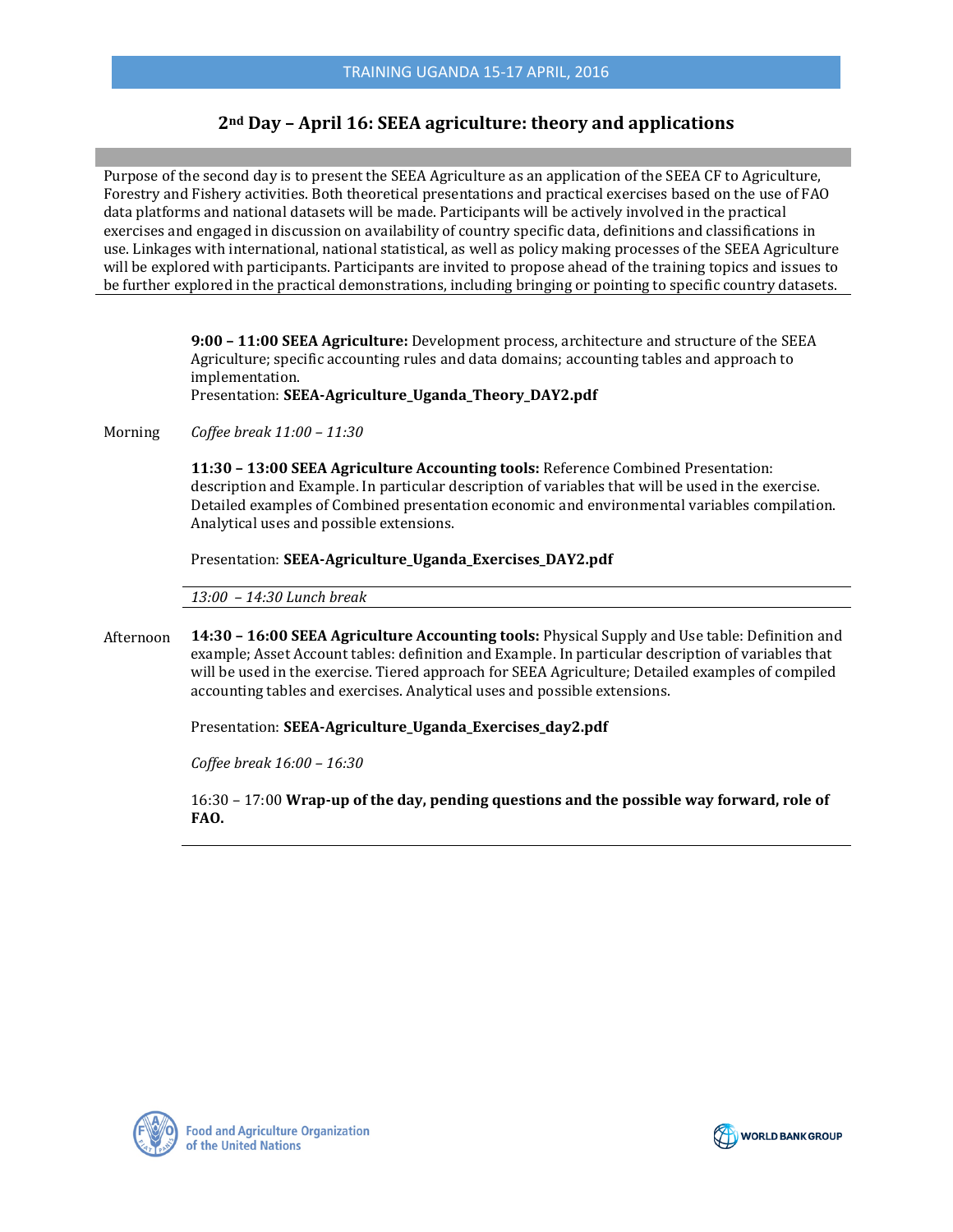# **3rd Day – April 17: FAOSTAT emissions database for AFOLU**

Objective of the day is to present and make the participants familiar with the FAOSTAT emissions database, its application as global reference, source for trends analysis and instrument for identify data gaps. We will give a detailed overview of the available Tier 1 methodology applied in the database. We will also present our latest developments towards a Tier 2 approach for manure statistics.

This is also the last day of the training, we will highlight the main messages and lessons, distribute the training material with USB keys and discuss with participants the way forward particularly concerning their interest in becoming a pilot country for the implementation of the SEEA Agriculture.

> **9:00 – 10:30 The FAOSTAT emissions database Part I.** FAO emissions database in support of national statistical processes associated with the UNFCCC: a detailed overview and examples of data availability and tools for global, regional and national analyses. Presentation: **FAO Emissions database I.pdf**

Morning *Coffee break 10:30 – 11:00*

> **11:00 – 12:30 The FAOSTAT emissions database Part II.** Exercises with country values and trends; Emission levels; Emission Factors; Applications with Geospatial data; Tier 2 Example for GHG: work on Manure.

Presentation: **FAO\_Emissions\_database\_II.pdf**

*12:30 – 13:30 Lunch break*

Afternoon **13:30 – 15:00 Wrap-up of the training (main messages), pending questions and the possible way forward, role of FAO. Closure and salutations** 



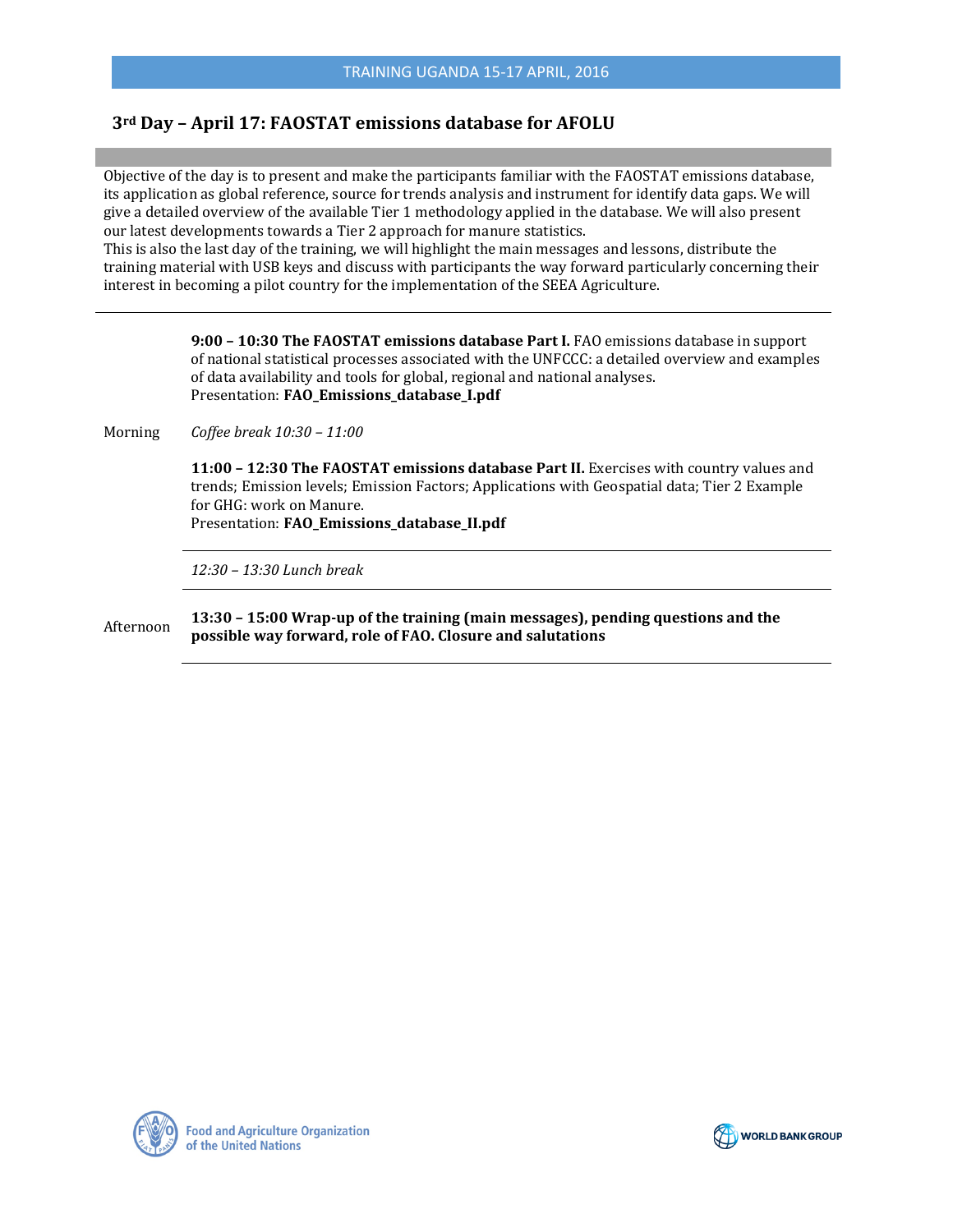#### **Course Description by Presentation**

#### **Institutional Statistical Processes**

This is the introductory presentation to the overall course. It focuses on highlighting the importance of statistics for informed national decision-making and planning, and thus on the need to develop strong methodological and institutional capacity for countries to meet existing challenges in collecting, analysing, storing and reporting credible, reliable, accurate data that can be transparently communicated nationally and internationally. The presentation underlines the need for better coordination at institutional and methodological level, with the need to integrate environmental and socio-economic statistics as a basis for improved relevance of statistics evidence-based decision making. The Rio Sustainable development process with its three conventions on climate change, desertification and biodiversity are identified as an ideal platform for integration, considering the many national agencies participating as focal points in many of these processes, in particular in production of relevant statistics and their reporting internationally.

#### **The 2030 Agenda for Sustainable development: Goals, Targets and Indicators**

The presentation describes the sustainable development process that has led to the adoption of the 2030 Agenda for Sustainable Development, and focuses on selected goals, targets and indicators. The role of NSOs and Countries in the national, regional, thematic and global indicators process is pointed out as well as the role of UN agencies in support of country processes for global indicators

reporting and monitoring.

The presentation includes a description of a sub-set of twenty indicators under custodianship of FAO, linking them to ongoing and planned FAO capacity development activities on the SDG process, including the co-development of statistical frameworks for economic environmental accounting.

#### **System of Environmental-Economic Accounting**

The general objective of this presentation is to introduce the main concepts of the Environmental-Economic Accounting (EEA), starting from placing it into context.

EEA was born at the crossroads of two interrelated intellectual and political development processes. The first mainly belongs to the discipline of Economics, confronted with long-standing criticism to GDP as a measure of overall well-being, including the need to take environmental degradation into account. The second is linked to the need to better link economic consideratoins to overall sustainable development processes, as a key to support integrated policy-making. The response to this has led to the development, in countries' own economic accounting systems (System of National Accounts, SNA), of satellite systems of accounts describing Economy-Environment relationships.

The System of Environmental-Economic Accounting (SEEA) is currently a large and growing family of documents, published by the most important international statistical agencies and endorsed by the United Nations Statistical Commission, providing the necessary methodological specifications – frameworks, concepts, definitions, classifications, essential elements of accounting tables, for the compilation of environmentally-relevant data that are systematically connected and comparable with more traditional economic data in National Accounts. Such data allow for analytical uses that would otherwise not be possible or not be based on coherent data.

The presentation introduces basic SNA concepts that are common to the SEEA-Central Framework (CF) and SEEA Agriculture frameworks, concerning among others the definition of the national



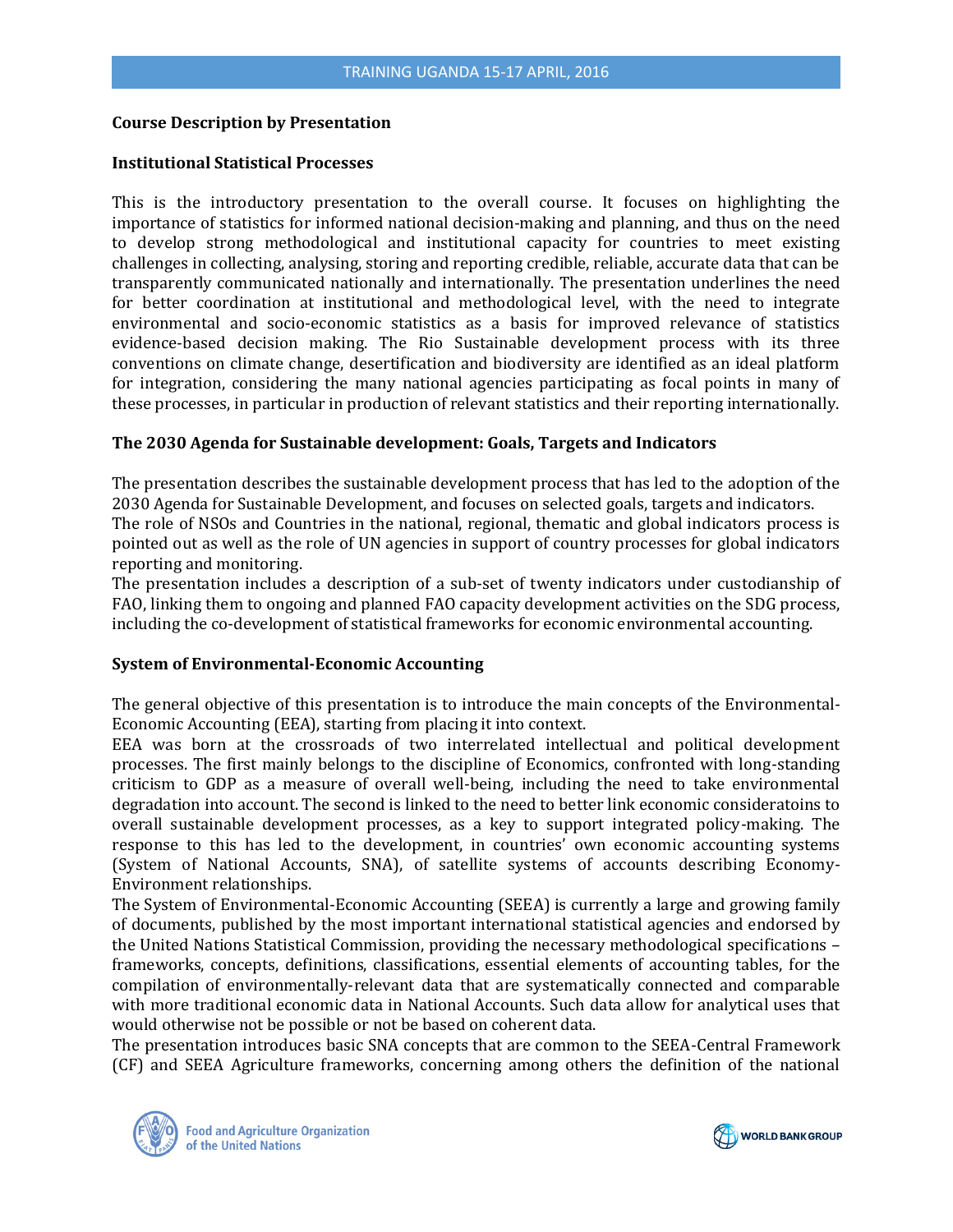economy, the production boundary, the economic units and their functions in the economic system, the different institutional sectors' characteristics and the classification of economic activities into industries.

Two perspectives on Nature's Assets taken in Environmental Accounting are then presented– the individual resources focus of the CF and the more systemic view taken in the Experimental Ecosystem Accounts (linked to monetary and non-monetary evaluation of Ecosystem services).

Finally the presentation gives some detail of the structure of the SEEA-CF as for the sequence and the kind of accounts present in it, laying the basis for the further in-depth discussion of these concepts and their application to Agriculture, Forestry and Fisheries.



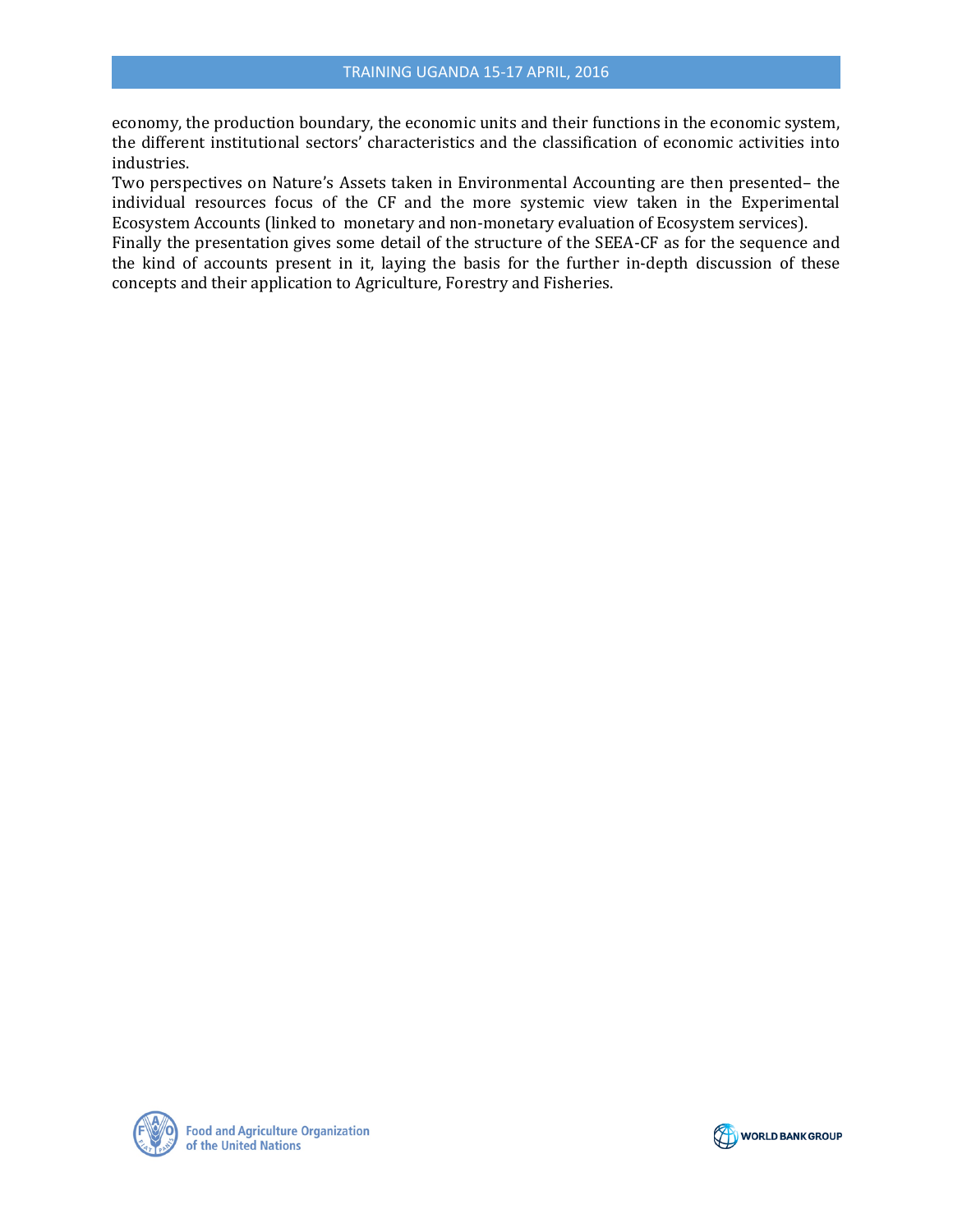### **The UNFCCC process and National GHG inventories**

This presentation provides basic concepts on the international processes linked to the United Nations Framework Convention on Climate Change (UNFCCC). It provides some historical background for the Convention; highlights its primary goals and the statistical mechanisms associated to its implementation: namely the processes of monitoring, reporting and verification. Following the principle of common but different responsibilities and capacities all Parties to the Convention have obligations to measure and report their level of greenhouse gas emissions (GHG). Likewise, although within different processes these inventories are submitted to and assessed internationally through specific Convention mechanisms. The presentation discusses different requirements for developed, Annex I, and developing, non-Annex I, parties to the convention, within the context of existing IPCC guidelines. It then links the various reporting mechanisms to the need to develop robust underlying statistics, with a focus on the agriculture, forestry and land use sectors. Mechanisms discussed are National Communications, Biennial Update Reports, and the most recent reporting requirements established at COP21 in Paris, the Nationally Determined Contributions. Methodological and institutional challenges and opportunities associated with the required statistical processes towards are identified, with examples of FAO activities, data and tools in support of member countries.

# **Agri-Environmental Statistics Supporting Evidence-Based Decision Making**

Statistics are a core function and pillar to informed decision-making and national planning. This presentation focuses on the statistical corporate repositories developed and maintained by FAO in coordination with member countries in the area of agriculture, forestry and fisheries. Data collection and data quality processes as well as the dissemination of reliable and timely information are essential components of FAO mandate and fundamental in support of evidence-based decision making. The presentation covers the development of standards and methodologies for data and metadata collection, data harmonization and overall data quality mechanisms across the broad spectrum of thematic data related to food security, agriculture and sustainable agricultural development. This includes the development of statistics for monitoring and reporting the process towards national and international goals and targets.

The presentation provides a detailed overview of FAO activities for collection and dissemination of agri-environmental statistics, including production, trade, inputs of productions including fertilizers, land use and emissions. It provides notable examples of FAO corporate datasets and tools developed in support of and in collaboration with relevant institutions in member countries, detailing the process of collecting official national data, as well as contributing to strengthening the national statistical process at the source of those data. The presentation concludes with a focus on the role of agri-environmental statistics and related statistical work as crucial aspect of FAO activities for capacity development and in support of relevant international reporting process, including the 2030 Sustainable Development Agenda and the Climate Convention.



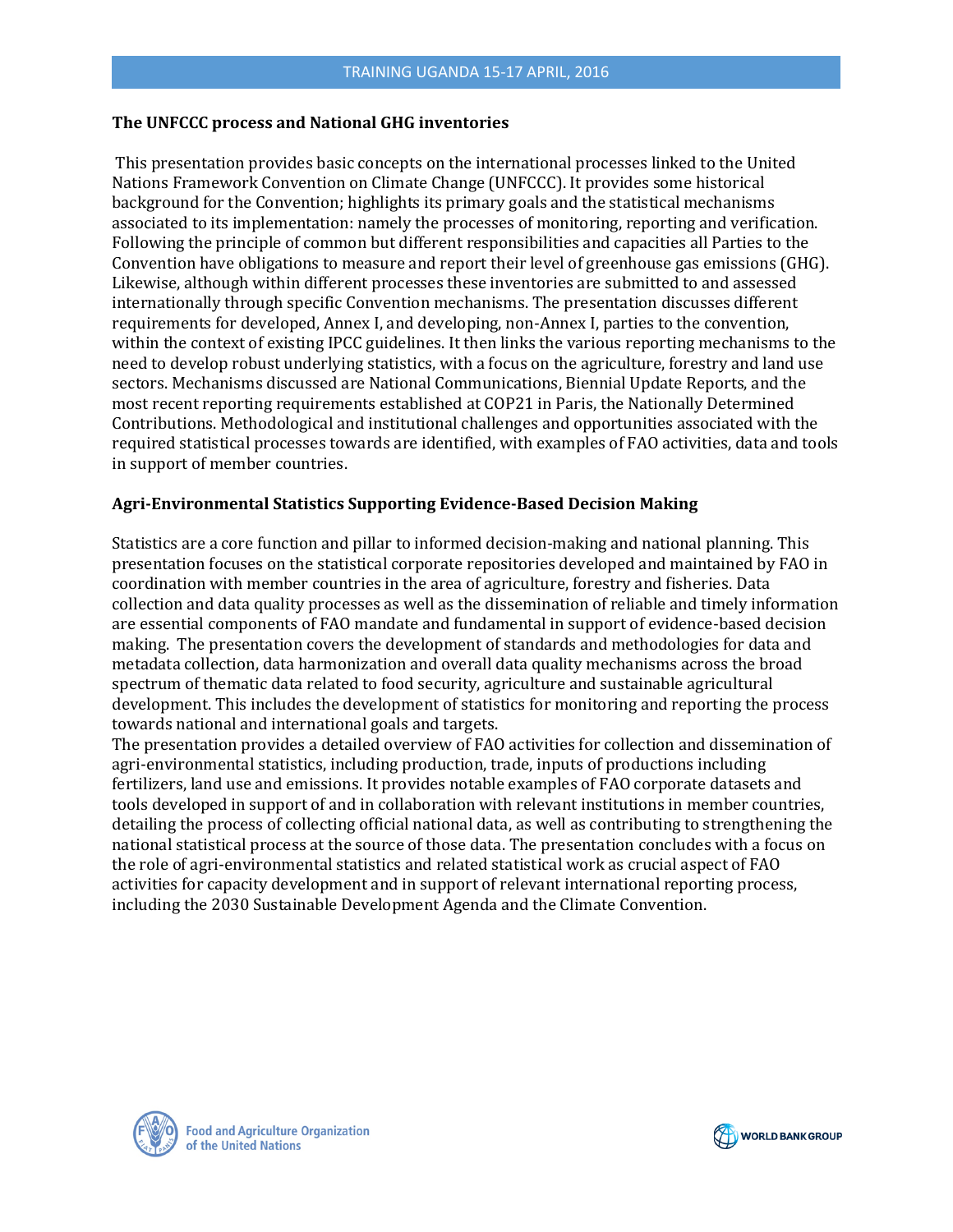# **System of Environmental-Economic Accounting for Agriculture, Forestry and Fisheries (SEEA-Agriculture)**

This presentation focuses the SEEA for Agriculture, Forestry and Fisheries (SEEA-Agriculture), a satellite application of the SEEA Central Framework (SEEA CF). The System of Environmental-Economic Accounting Central Framework (SEEA CF) is a UN statistical standard, adopted in 2012 by the UNSC, aiming at organizing relevant statistical information within an integrated and coherent environmental and economic accounting framework, to facilitate analysis of key processes and their evaluation.

The presentation provides essential theoretical background information on the SEEA CF and on the SEEA-Agriculture, highlighting how it applies the SEEA-CF perspective on economic activities and environmental assets, in the specific agricultural context. The SEEA-CF accounts will be further clarified, considering specifically Flow accounts (Supply and Use Tables), Asset accounts (Balance sheets) and Activity accounts (Economic transactions and variables related to environment and resources).

The presentation then introduces the architecture, structure and scope of the SEEA-Agriculture, and key accounting issues, specific data domains covered and the accounting tables are described. Cross-cutting view on activities is highlighted, taking forestry/forest products as a notable example. The presentaton concludes with a highlight of the current development process within UNSC, its research agenda and a discussion of country implementation plans of the SEEA-Agriculture, characterized by a tiered approach of progressive data complexity, aimed at developing national capacity.

# **SEEA Agriculture Forestry and Fisheries Accounting Tools: Exercises on Combined Presentation, Physical Flow Accounts and Asset Accounts, Part I and II**

This is a hands-on exercise section for course participant, divided into two parts:

Part I. Explanation and exercises on the SEEA-Agriculture Reference Combined Presentation, its scope and the economic and environmental variables included in it. The first part of the presentation describes in details the Reference Combined Presentation compilation method, using as example existing national data from FAOSTAT and exploring availability of more detailed national data from participants. Analytical uses and possible extensions are explored.

Part II Explanation and exercises on the two main SEEA-Agriculture Accounting tools: the *Physical Supply and Use Table* and the *Asset Accounts Table*. Definitions and examples are provided to guide participants in the compilation of these fundamental tables at national level. Availability of more detailed national data is explored, and analytical uses and possible extensions are discussed.

# **The FAO emissions database, Part I and II**

This presentation is composed of two parts. Part I briefly recapitulates the statistical processes associated with the UN Framework Convention on Climate Change (UNFCCC) and the associated reporting mechanisms for greenhouse gas inventories (GHG). It then elaborates more in detail on the development and applications of the FAO emissions database. The FAO emissions database is accessible through FAOSTAT and provides estimates of GHG for all countries worldwide and from 1990 to date for agriculture, forestry and other land use (AFOLU). Examples of relevant analyses